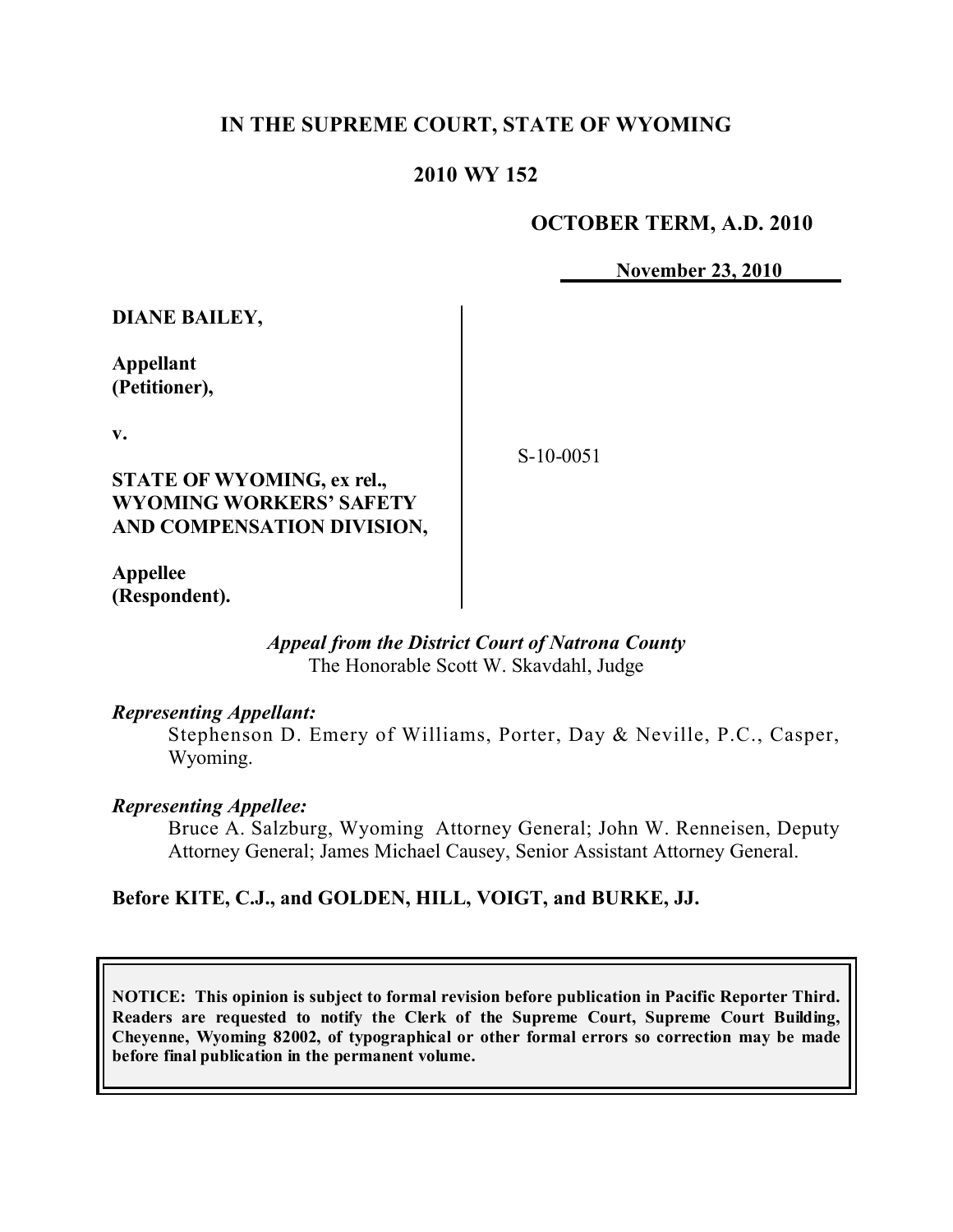# **KITE, Chief Justice.**

[¶1] Diane Bailey appeals from the district court's order affirming the Office of Administrative Hearing's (OAH) denial of her claim for temporary total disability (TTD) benefits. We conclude the OAH correctly determined that Ms. Bailey failed to file a proper health care provider certification when she applied for TTD benefits and, under the relevant statutes and agency rule, she is not entitled to benefits.

[¶2] We affirm.

## **ISSUES**

[¶3] Ms. Bailey presents a single issue on appeal:

Did the Office of Administrative Hearings . . . act arbitrarily and capriciously, and contrary to law, in denying payment of temporary total disability benefits ("TTD") to Appellant, Diane Bailey ("Bailey"), even though she was "temporarily and totally incapacitated from performing employment at any gainful employment or occupation for which [s]he [was] reasonably suited by experience or training?" Wyo. Stat. §27-14-102(a)(xviii).

State of Wyoming ex rel., Wyoming Workers' Safety and Compensation Division (Division) states two issues on appeal:

- I. Is the hearing officer's determination denying Appellant's requested temporary total disability ("TTD") benefits because Appellant failed to properly submit a completed TTD certification form, signed by her physician, arbitrary, capricious, or otherwise not in accordance with Wyoming law?
- II. Does substantial evidence support the hearing officer's determination that Appellant failed to follow the procedural requirements for filing a TTD claim and that, therefore, her request for TTD benefits should be denied?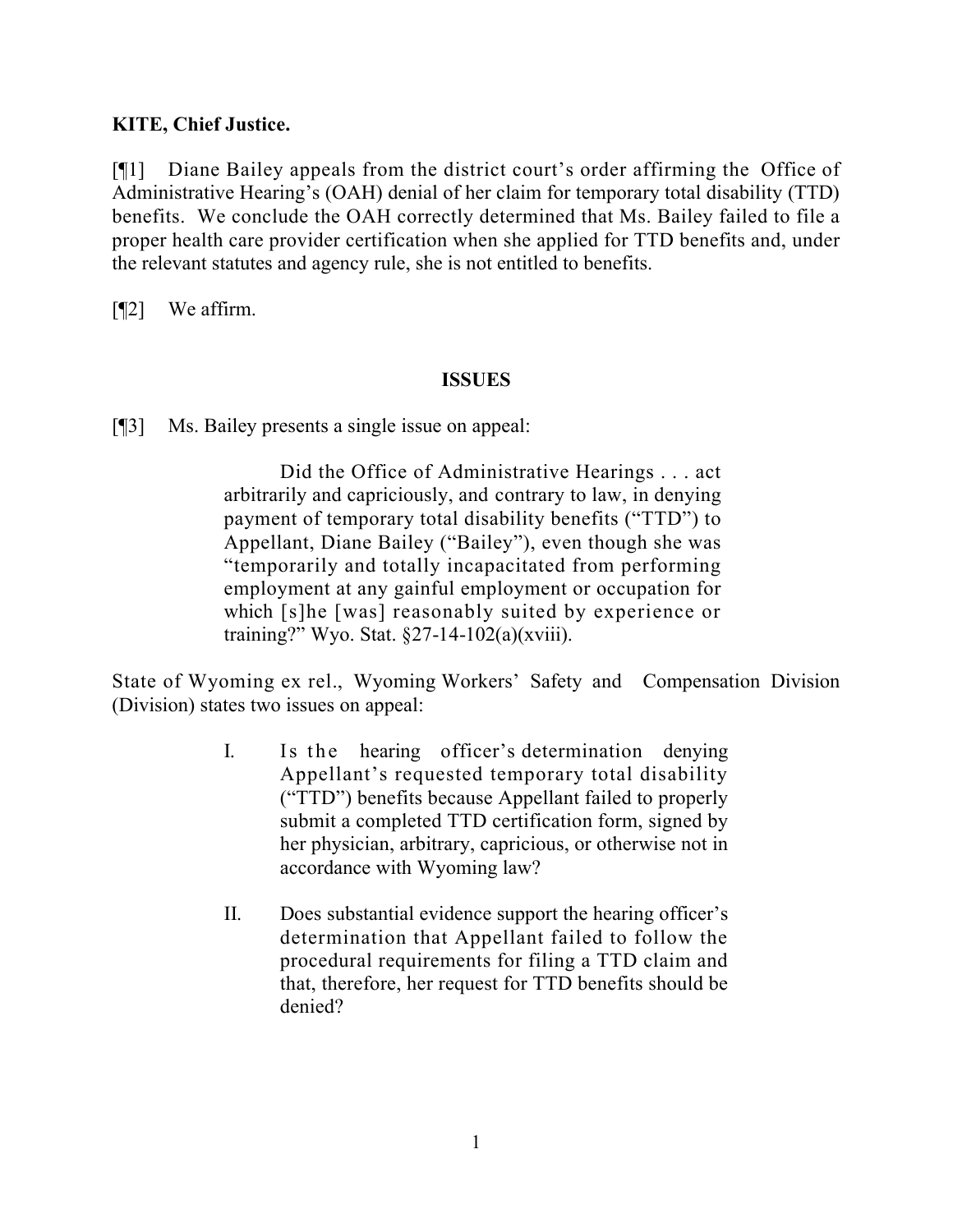# **FACTS**

[¶4] Ms. Bailey injured her right shoulder in November 2007, while working as a welder's helper for Gregory & Cook Construction, Inc. She was examined by a physician's assistant at Rawlins Urgent Care on December 18, 2007. The physician's assistant restricted her from overhead work and lifting more than 5 pounds. After working for a few more days, she returned home to Michigan. Ms. Bailey was examined by family physician, Dr. D. Dotson, on December 26, 2007. Dr. Dotson filled out a "Return to Work/School Statement" which stated that Ms. Bailey was not to perform any work until she was seen by an orthopedic physician.

[¶5] Ms. Bailey faxed a report of injury and eighteen page letter to the Division on January 2, 2008. She also asserted that she submitted an application for TTD benefits at the same time, although the application in the record was not stamped as "received" by the Division and the Division argued there was no evidence that it received the application. The application was filled out only by Ms. Bailey; her physician did not complete the "Health Care Provider's Certification" part of the document or sign it.

[¶6] Ms. Bailey saw Rhonda Whelan, D.O. on January 24, 2008. Dr. Whelan ordered a right shoulder arthrogram, which was completed on February 21, 2008. The test indicated that Ms. Bailey had a partial rotator cuff tear, labral tear, impingement syndrome and adhesion capsulitis in her right shoulder, and Dr. Whelan determined that surgery was indicated. On February 28, 2008, Dr. Whelan's office completed a "Disability Certificate," indicating that Ms. Bailey "is to be off work as of today (2-28- 08) through 3 months after surgery. Pt's surgery date is 4-23-08."

[¶7] Ms. Bailey had surgery on April 23, 2008, and subsequently began physical therapy. Dr. Whelan completed another disability certificate on August 4, 2008, indicating that Ms. Bailey would continue to be off work for another two months. On September 9, 2008, Dr. Whelan filled out a form for Ms. Bailey's private disability insurance, which stated that Ms. Bailey still could not work.

[¶8] The Division initially denied coverage, but later agreed that Ms. Bailey's injury was compensable and paid her medical claims. The Division did not, however, award her TTD benefits, asserting that she had not filed a proper application for benefits. The OAH held a contested case hearing on November 4, 2008. The OAH ruled there was no evidence that Ms. Bailey filed her application for TTD benefits with the Division on January 2, 2008, as she claimed and, in any event, she was not entitled to benefits because her application did not contain a health care provider's certification. Ms. Bailey filed a petition for judicial review with the district court, and that court determined the OAH finding that there was no evidence Ms. Bailey filed her application was not supported by substantial evidence because she testified repeatedly that she faxed it to the Division on January 2, 2008. The district court, nevertheless, upheld the OAH decision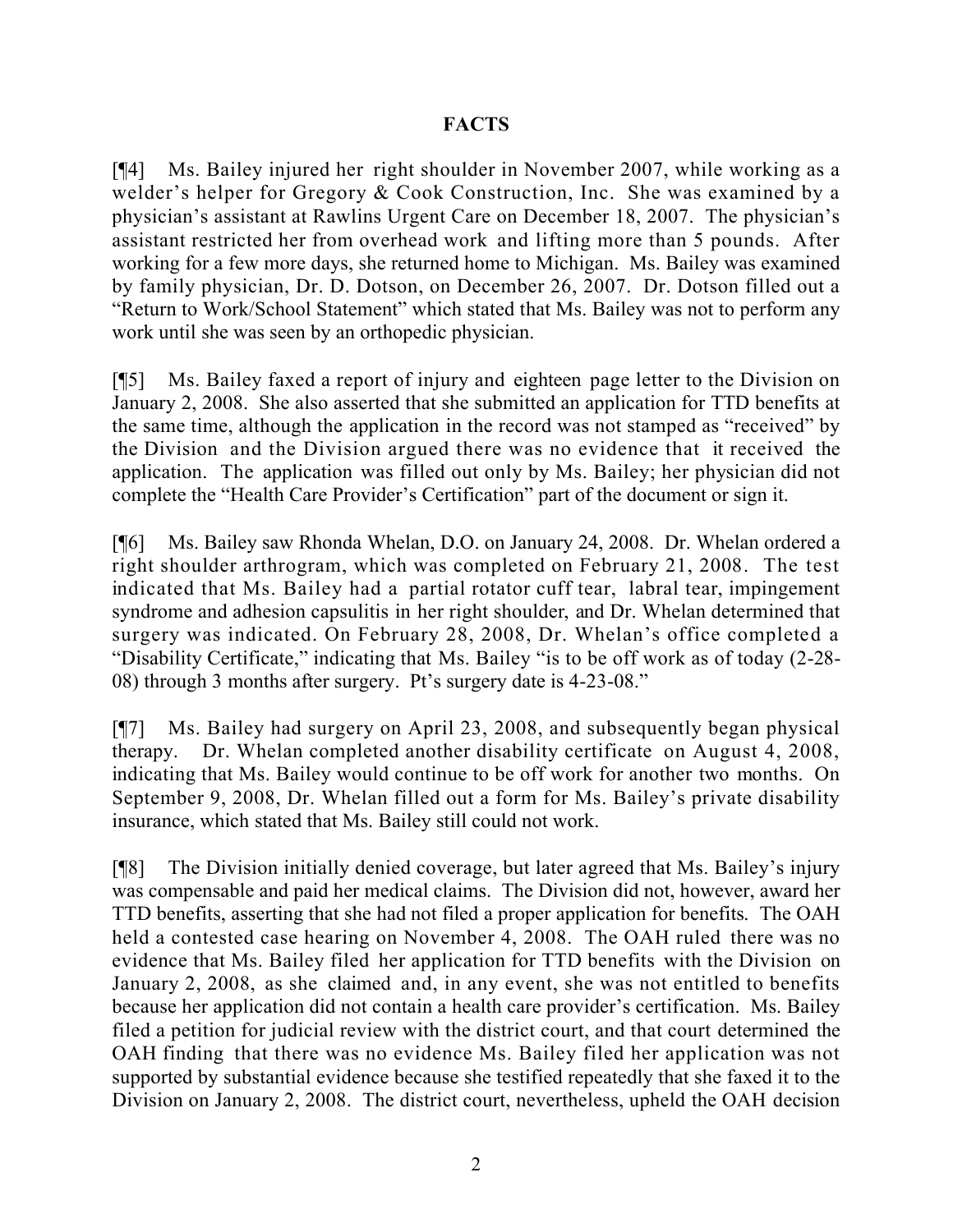denying benefits because her application did not contain a proper certification from her health care provider. Ms. Bailey appealed to this Court.

## **STANDARD OF REVIEW**

[¶9] This case requires interpretation of worker's compensation law, necessitating application of the following standard of review:

> The interpretation and correct application of the provisions of the Wyoming Workers' Compensation Act is a question of law over which our review authority is plenary. Conclusions of law made by an administrative agency are affirmed only if they are in accord with the law. We do not afford any deference to the agency's determination, and we will correct any error made by the agency in either interpreting or applying the law.

*Osenbaugh v. State ex rel. Wyoming Workers' Safety & Comp. Div.,* 10 P.3d 544, 547-48 (Wyo. 2000) (citations omitted). *See also*, *Boe v. State ex rel. Wyoming Workers' Safety & Comp. Div.,* 2009 WY 115, ¶ 7, 216 P.3d 494, 496 (Wyo. 2009). Similarly, interpretation of the agency rules and regulations implementing statutory directives is a question of law, reviewed *de novo*. *See Powder River Basin Resource Council v. Wyoming Dep't of Environmental Quality,* 2010 WY 25, ¶ 6, 226 P.3d 809, 813 (Wyo. 2010).

## **DISCUSSION**

[¶10] The OAH's decision denying TTD benefits did not focus on whether Ms. Bailey met the definition of TTD under Wyo. Stat. Ann. § 27-14-102(a)(xviii) (LexisNexis 2009), i.e., whether she was "temporarily and totally incapacitated from performing employment at any gainful employment or occupation for which [she was] reasonably suited by experience or training." Instead, it ruled that the procedural deficiencies in her application for benefits warranted denial of her claim. Resolution of this issue requires us to interpret the relevant statutes and administrative agency rules.

> [S]tatutory interpretation begins with an inquiry into the ordinary and obvious meaning of the words employed by the legislature according to the manner in which those words are arranged. [*Parodi v. Wyoming Department of Transportation,* 947 P.2d 1294, 1295 (Wyo.1997)]; *Sheridan Commercial Park, Inc. v. Briggs,* 848 P.2d 811, 815 (Wyo.1993). If more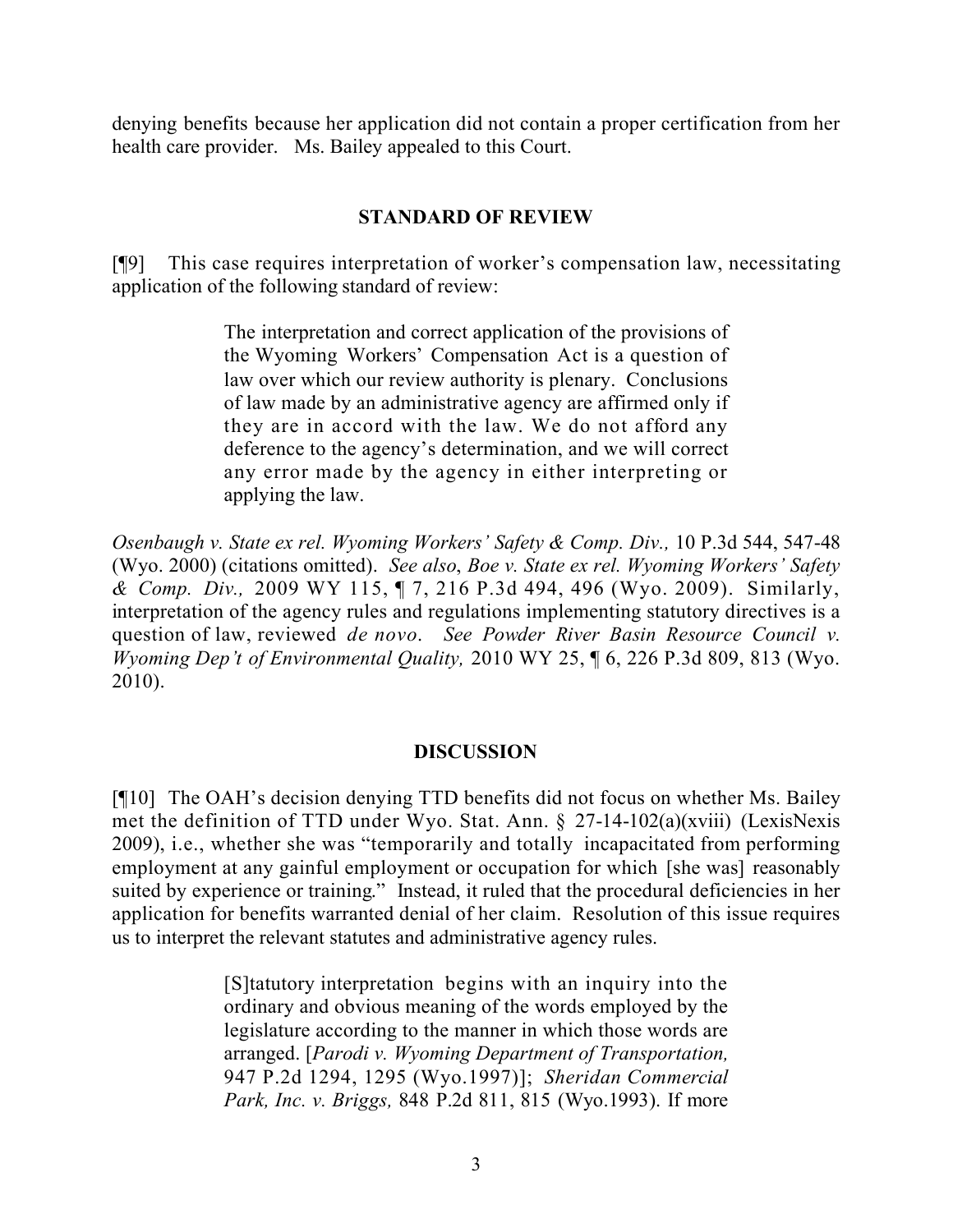than one reasonable interpretation exists, we resort to general principles of statutory construction. *Moncrief v. Wyoming State Bd. of Equalization,* 856 P.2d 440, 444 (Wyo.1993) (*quoting Parker Land and Cattle Co. v. Wyoming Game and Fish Com'n,* 845 P.2d 1040, 1044 (Wyo.1993)). When the legislature has spoken in unambiguous terms, however, "we are bound to the results so expressed." *State ex rel. Wyoming Workers' Compensation Div. v. Bergeron,* 948 P.2d 1367, 1369 (Wyo.1997).

*Osenbaugh,* 10 P.3d at 548*,* quoting *Platte Development Co. v. State Environmental Quality Council,* 966 P.2d 972, 974 (Wyo. 1998). We apply the same strategies in interpreting agency rules and regulations. *See Powder River,* ¶ 6, 226 P.3d at 813.

[¶11] In addition to the definition of TTD quoted above, several other statutes are relevant to our inquiry. Wyo. Stat. Ann. § 27-14-404(a) (LexisNexis 2009) states in pertinent part:

> If after a compensable injury is sustained and as a result of the injury the employee is subject to temporary total disability as defined under W.S.  $27-14-102(a)(xviii)$ , the injured employee is entitled to receive a temporary total disability award for the period of temporary total disability as provided by W.S. 27-14-403(c).

Wyo. Stat. Ann. § 27-14-404(d) (LexisNexis 2009) sets out procedural requirements for filing a TTD claim and states in relevant part: "Benefits under subsection (a) of this section shall not be paid if . . . (ii) A claim is filed without the signature of the claimant and certification by the attending health care provider[.]"

[¶12] Wyo. Stat. Ann. § 27-14-501(b) (LexisNexis 2009) requires a "health care provider [to] examine the employee before certification and . . . without charge file a written report with the division. . . . The report shall specify reasons for temporary total disability or continued temporary total disability." Subsection (e) of § 27-14-501 states:

> An initial claim for temporary total disability benefits under W.S. 27-14-404 and any subsequent claim for temporary total disability following the initial period of certification shall be filed with the division and the division shall transmit a copy of the initial claim to the employer. Failure to file a claim for temporary total disability in accordance with W.S. 27-14-404(d) shall result in denial of the claim.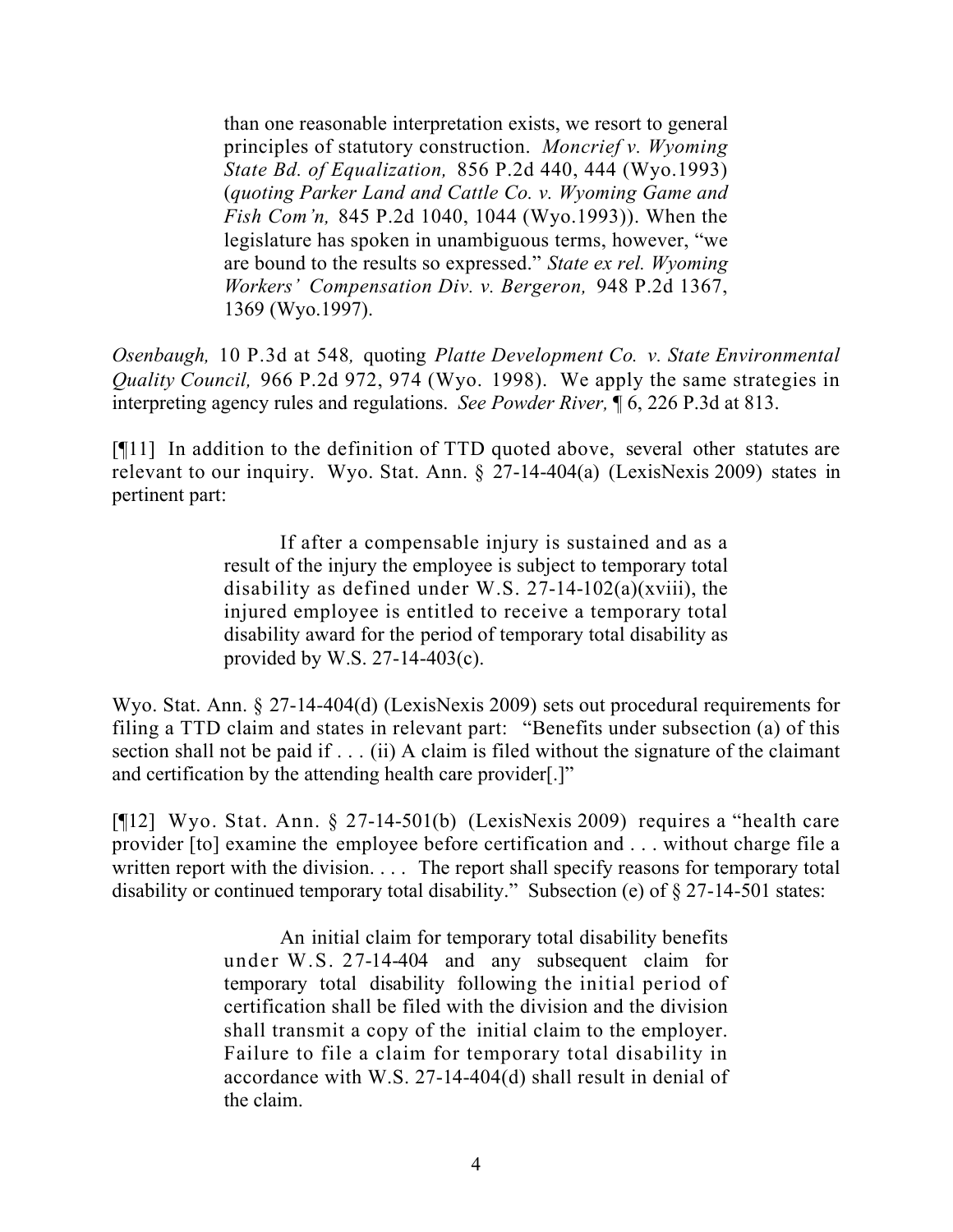Finally, Wyo. Stat. Ann. § 27-14-601(e) (LexisNexis 2009) directs the Division to "by rule and regulation establish necessary procedures for the review and settlement of . . . claims filed under this act through interviews with employees, employers and health care personnel or through review of written reports."

[¶13] To that end, the Division adopted and filed rules setting out the procedural requirements for filing TTD claims. Rules, Regulations and Fee Schedules of the Wyoming Workers' Safety and Compensation Division, Ch. 5, § 4 (August 14, 2006) (Division Rule). Like all administrative rules, the Division Rule has the force and effect of law. *Diamond B Services, Inc. v. Rohde,* 2005 WY 130, ¶ 60, 120 P.3d 1031, 1048 (Wyo. 2005). The relevant provisions of the Division Rule state:

> **Section 4.** Claims for Benefits. A person seeking an award of benefits under the [Wyoming Workers' Compensation] Act must submit a written application for benefits to the Division, on a form provided by the Division.

> (b) Claim for Temporary Total Disability (TTD) Benefits (Lost Wages).

. . . .

. . . .

(i) When Submitted. A claim for TTD must be filed within 60 days after the first day of certified temporary total disability. W.S. § 27-14-404(d).

(ii) Certification. An award of TTD cannot be made without certification from a treating health care provider that the worker is temporarily and totally disabled (that is, incapacitated from performing any gainful employment for which the worker is reasonably suited by experience or training). The certification shall specify the reasons for the total disability and the expected period of disability.

(iv) Where Submitted. A claim for TTD benefits must be filed with the Division. W.S. § 27-14-501([e]).

[¶14] The hearing examiner articulated two independent grounds for denying Ms. Bailey TTD benefits: 1) there was no evidence that she submitted her application for TTD benefits to the Division on January 2, 2008; and 2) her application did not include a proper certification from her health care provider. The district court determined that the record did not contain sufficient evidence to support the hearing examiner's ruling on the first basis, but the OAH decision on the second matter was correct and dispositive.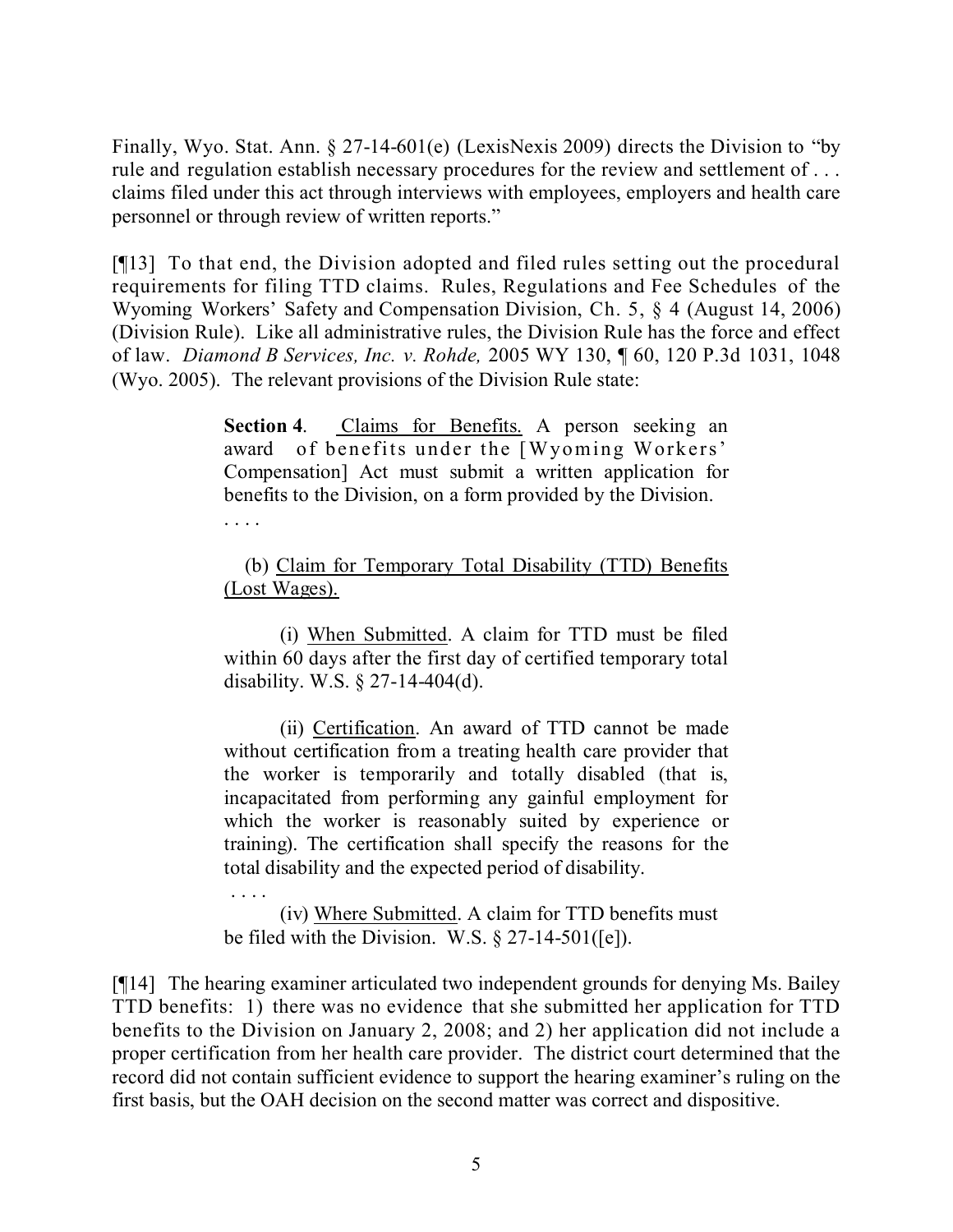[¶15] We agree that resolution of the certification issue is dispositive and will focus on that analysis. We start by recognizing that the claimant has the burden of proving the essential elements of her claim by a preponderance of the evidence. *Sims v. State ex rel. Wyoming Workers' Comp. Div.,* 872 P.2d 555, 557 (Wyo. 1994). The claimant "also must establish [her] compliance with the rules and procedures set forth in the Wyoming Worker's Compensation Act." *Alcorn v. Sauer Drilling Co.,* 2006 WY 15, ¶ 7, 126 P.3d 924, 926 (Wyo. 2006), citing *Pittman v. State ex rel. Wyoming Workers' Comp. Div.*, 917 P.2d 614, 617 (Wyo. 1996).

[ $[16]$ ] Sections 27-14-404(d) and 501(b) and (e) and the Division Rule require certification by the treating health care provider that the worker is temporarily and totally disabled. The Division Rule mandates that the application for benefits be submitted on a form provided by the Division and the health care provider specify the reasons for the disability and the expected period of disability. Division Rule, Ch. 5, § 4.

[¶17] The Division's TTD form contains two parts, one for the employee to complete with questions about her personal information, injury and work status and a separate section titled "Health Care Provider's Certification of Temporary Total Disability." The health care provider's section starts with the following statement:

> THIS CERTIFICATION FULFILLS THE REQUIREMENT UNDER W.S. 27-14-404 AND 27-14-501(B) FOR TTD BENEFITS. THE HEALTH CARE PROVIDER SHALL EXAMINE THE INJURED EMPLOYEE AND FILE THIS WRITTEN REPORT WITH THE WYOMING WORKERS' SAFETY AND COMPENSATION DIVISION.

The health care provider is required to supply a significant amount of information, including: the health care provider's name, address, phone number and federal tax identification number; the employee's diagnosis; whether the injury was work related; the date the employee will be able to return to full duty work; whether the employee can return to modified duty work and, if so, what restrictions would be imposed; the dates of the health care provider's last examination of the employee and the employee's next appointment; whether surgery is indicated and the number of anticipated follow up visits; who the provider referred the employee to; whether the employee's injury resulted in an ascertainable loss, as that term is defined in Wyoming law; and whether the provider can provide a permanent impairment rating. The health care provider is required to sign and date the form under the following certification:

> BASED ON MY EXAMINATIONS, CONDUCT AND STATEMENTS OF THE EMPLOYEE, I HEREBY CERTIFY THAT I HAVE EXAMINED THE ABOVE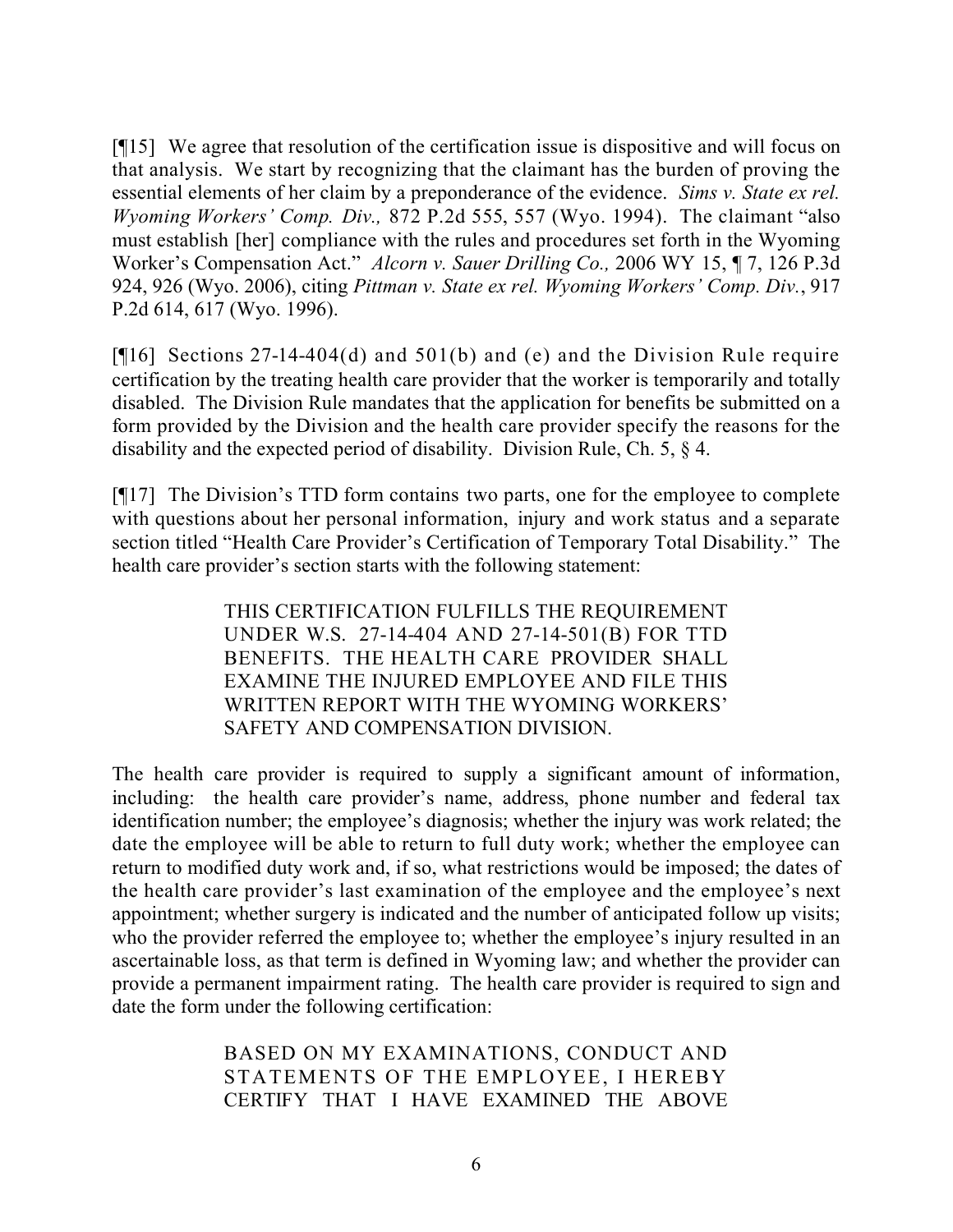## PATIENT WITHIN THE LAST SIXTY (60) DAYS AND THAT THE ABOVE PATIENT IS TEMPORARILY DISABLED FROM RETURNING TO ANY GAINFUL EMPLOYMENT EXCEPT AS SET FORTH ABOVE.

The health care provider must also provide the dates of the expected duration of temporary total disability.

[¶18] Ms. Bailey filled out the employee's section of her application for TTD benefits and signed and dated it January 2, 2008. The health care provider's certification was not completed or signed by her doctor, although Ms. Bailey filled in some of that section herself.

[¶19] Ms. Bailey claims that, despite the fact the Division's form was not completed by her physician, the legal requirements were satisfied by a combination of the employee part of her application for TTD benefits and Dr. Dotson's Return to Work/School Statement. Dr. Dotson's form was dated December 26, 2007, and indicated that Ms. Bailey's work status was "No work." It included the comment: "patient unable to work until seen by orthopedic Dr." and was signed by someone in Dr. Dotson's office.

[¶20] Dr. Dotson's Return to Work/School document was not the form provided by the Division for TTD certification and, consequently, did not meet the requirement to use the Division's form set out in Division Rule, Ch. 5, § 4. The Return to Work/School document did not include a certification that Ms. Bailey was temporarily totally disabled under Wyoming law or set forth the reasons for the disability or expected period of disability as required by the Division Rule and §§ 27-14-404(d) and 501(b). Moreover, Dr. Dotson's form did not provide detailed information about the health care provider or Ms. Bailey's diagnosis, treatment plan, or prognosis.

[¶21] Section 27-14-404(d) mandates that TTD benefits "shall not be paid if . . . a claim is filed without the signature of the claimant and certification by the attending health care provider." Given that Ms. Bailey did not fulfill the statutory or regulatory requirements for health care provider certification, we agree with the hearing examiner that she was not entitled to TTD benefits. *See generally*, *Hernandez v. Laramie County School Dist. No. 1,* 8 P.3d 318, 323 (Wyo. 2000); *Snyder v. State ex rel. Wyoming Workers' Comp. Div.,*  957 P.2d 289, 293 (Wyo. 1998); *Higgins v. State ex rel. Wyoming Workers' Comp. Div.,*  739 P.2d 129, 133 (Wyo. 1987).

[¶22] Ms. Bailey claims that we should overlook the procedural deficiencies and decide the case on its merits. In support of her assertion, she directs us to part of Wyo. Stat. Ann § 27-14-101(b) (LexisNexis 2009), which provides that "benefit claims cases [should] be decided on their merits." A review of the entire statutory section reveals that Ms. Bailey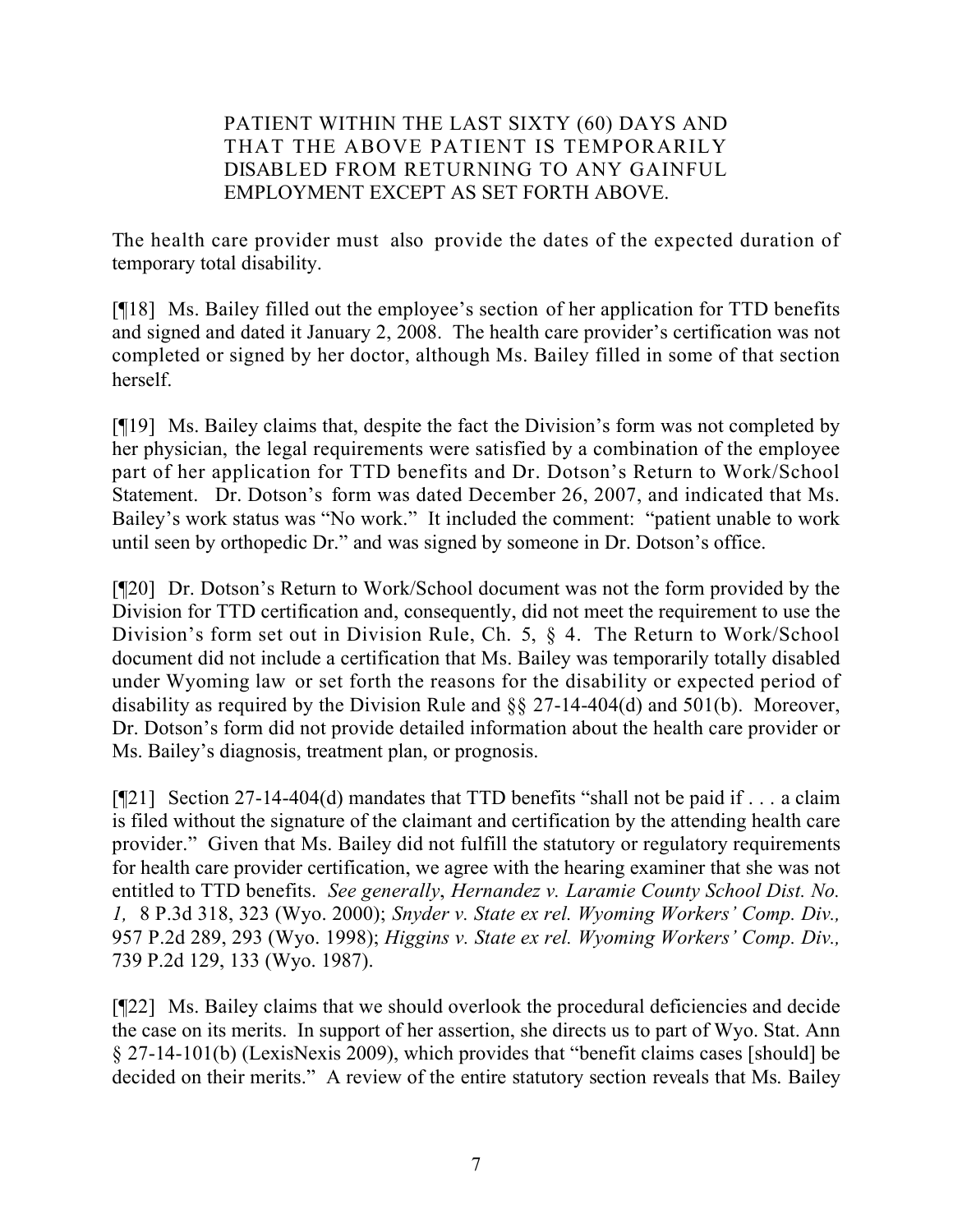is taking that phrase out of context and misinterpreting the legislature's intent in adopting  $§$  27-14-101(b):

> (b) It is the intent of the legislature in creating the Wyoming worker's compensation division that the laws administered by it to provide a worker's benefit system be interpreted to assure the quick and efficient delivery of indemnity and medical benefits to injured and disabled workers at a reasonable cost to the employers who are subject to the Worker's Compensation Act. It is the specific intent of the legislature that benefit claims cases be decided on their merits and that the common law rule of "liberal construction" based on the supposed "remedial" basis of workers' benefits legislation shall not apply in these cases. The worker's benefit system in Wyoming is based on a mutual renunciation of common law rights and defenses by employers and employees alike. Accordingly, the legislature declares that the Worker's Compensation Act is not remedial in any sense and is not to be given a broad liberal construction in favor of any party.

[¶23] The language of this section indicates a clear intent to abrogate the common law rule that workers' compensation laws were interpreted in favor of injured employees. We explained in *Appleby v. State ex rel. Wyoming Workers' Safety & Comp. Div.,* 2002 WY 84, ¶ 27, 47 P.3d 613, 621 (Wyo. 2002) that in § 27-14-101(b), the legislature "specifically renounced any rule affording liberal construction to workers' compensation statutes, and our statutory interpretations must be reached without the assistance of any presumption in favor of coverage." The reference to deciding benefit claims cases "on their merits" was in the context of nullifying the historical liberal construction in favor of coverage. Contrary to Ms. Bailey's assertion, there is nothing in the section indicating that the legislature intended that procedural deficiencies be overlooked simply because the claimant appears to meet the definition of TTD.

[¶24] Ms. Bailey also claims that the Division cannot insist on strict compliance with the procedural requirements of the Wyoming Workers' Compensation Act because it did not fulfill its procedural responsibilities. In particular, she claims the Division violated  $\S 27$ -14-601(d) by not telling her that she had not filed the proper form for TTD benefits and  $\delta$ 27-14-404(k) by failing to advise her that she was entitled to receive interim TTD benefits. Section 27-14-601(d) states:

> (d) Upon receipt of a claim for impairment, disability or death benefits filed under W.S. 27-14-403(g) or 27-14- 501(e) and (f) and if the initial injury or death resulting from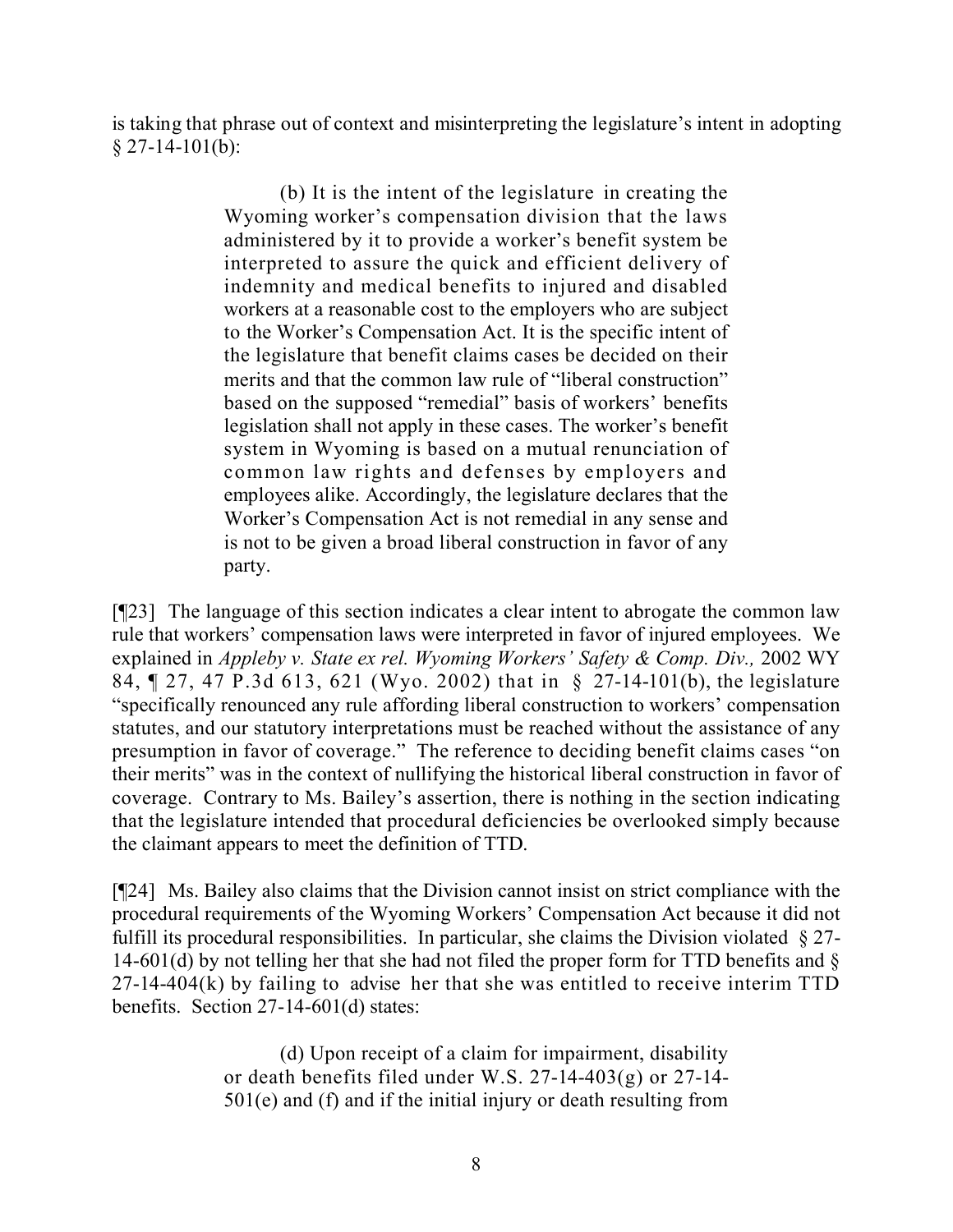injury is determined compensable and within the jurisdiction of this act, the division shall determine if the injured employee or his dependents are eligible for benefits and shall approve or deny the claim in accordance with this act. If a claim is approved, the division shall determine the amount of the award for compensation in accordance with W.S. 27-14- 403 through 27-14-406 and 27-14-408, if applicable. The division shall provide notice of any determination under this subsection to the employer, employee and the claimant.

This statutory provision does not require the Division to inform the claimant that she filed an incorrect form or did not fill it out correctly. It simply requires the Division to make a determination as to whether the claimant is eligible for benefits and provide notice of that determination to the interested parties.

[¶25] Section 27-14-404(k) provides for interim TTD benefits "[i]f the employer objects to a division determination that an injury is compensable and the employee's health care provider has certified the employee as temporarily totally disabled . . . ." That provision does not apply in this case because: 1) the Division originally determined Ms. Bailey's injury was not compensable; 2) she does not identify any evidence in the record indicating that, once the Division determined her injury was compensable, the employer objected; and 3) as we stated earlier, her health care provider did not properly certify that she was temporarily totally disabled under Wyoming law. Moreover, Ms. Bailey does not direct us to any legal authority stating that the Division is obligated to notify her of all potential benefits.<sup>1</sup>

[¶26] Ms. Bailey also claims that *State ex rel. Wyoming Workers' Safety & Comp. Div. v. Gerdes*, 951 P.2d 1170 (Wyo. 1997) supports allowing her TTD claim even though she failed to file an appropriate application for benefits. In that case, Ms. Gerdes received TTD benefits until her doctor indicated that she had reached maximum medical improvement, at which point the Division terminated her continuing benefits. *Id.* at 1172. She objected and, after a hearing, the OAH determined that she had not reached maximum medical improvement and awarded her TTD benefits for the period prior to the hearing. The Division appealed, claiming that Ms. Gerdes was not entitled to benefits because she did not file claim certifications while her contested case was pending. *Id.* at 1173. This Court noted that § 27-14-404(d) does not address the procedural requirements for requesting continuing benefits after benefits have been terminated and the claimant is awaiting a contested case hearing. We ruled, therefore, that the certification requirements set forth in the statute did not apply under such circumstances. *Id.* at 1174-75.

 $\overline{a}$ 

<sup>&</sup>lt;sup>1</sup> Ms. Bailey acknowledged that she had received a handbook from the Division after she filed her report of injury. She testified she read the handbook, but did not remember that it included information about TTD benefits. Ms. Bailey agreed that the handbook included various forms and stated that the TTD application she filed was from the handbook.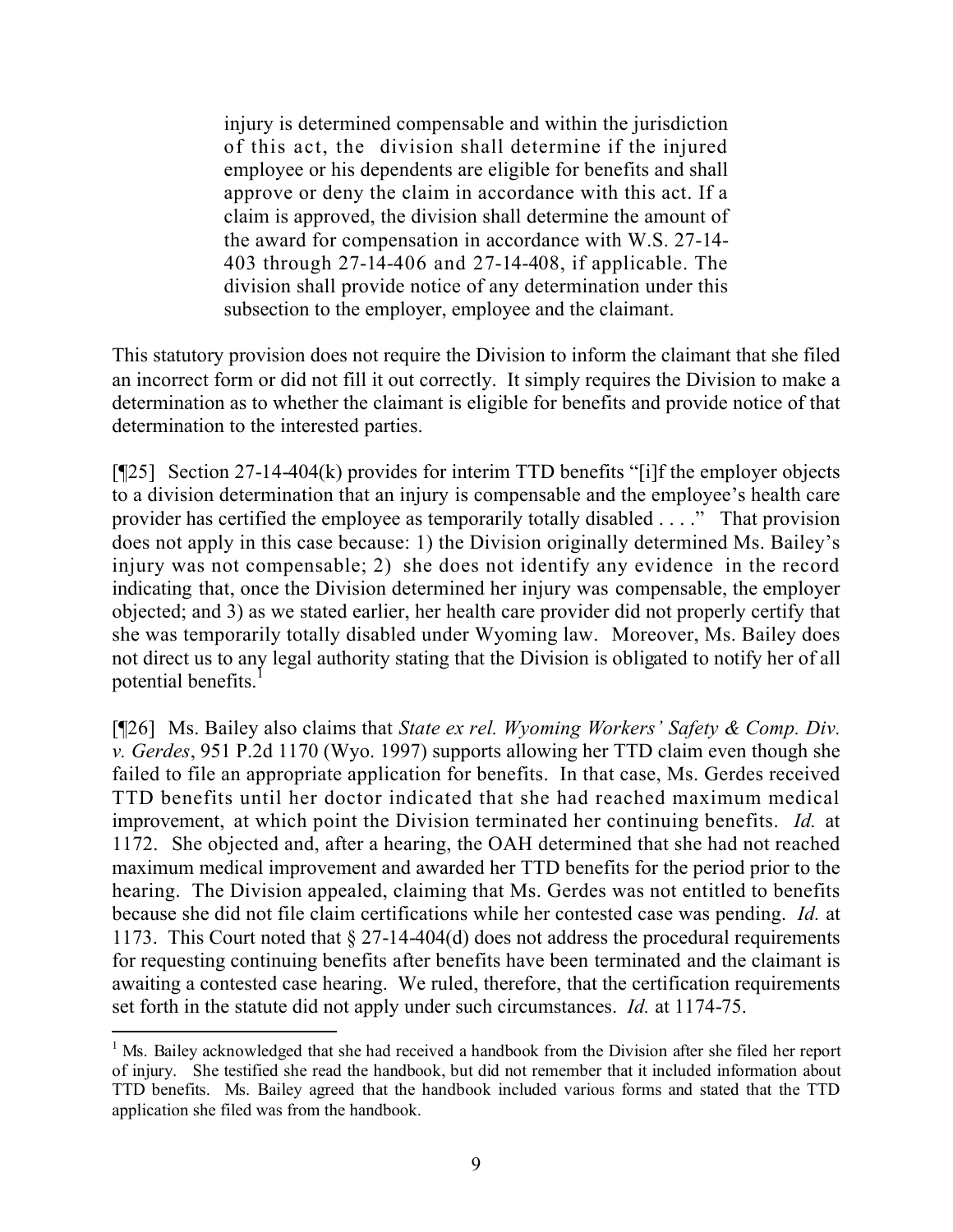[¶27] The critical distinction between *Gerdes* and the present case is the type of benefit being requested. In *Gerdes,* the employee had already filed her initial application and had been receiving TTD benefits for some time. She was simply requesting continuing benefits. Here, we are concerned with an initial claim for TTD benefits.

[¶28] In that regard, *Alcorn* is more applicable. Mr. Alcorn did not file his initial claim for TTD benefits by the statutory deadline. *Alcorn,* ¶ 10, 126 P.3d at 926. We distinguished *Gerdes* when we affirmed the denial of TTD benefits to Mr. Alcorn:

> The facts regarding Mr. Alcorn's claim for TTD benefits are distinguishable from those presented in *Gerdes.* Mr. Alcorn's claim for retroactive TTD benefits is a claim for initial TTD benefits. It is not a claim for a continuation of TTD benefits as was present in *Gerdes.* The applicable statutes and rules are not silent regarding the procedural requirements which must be met by a claimant for an initial award of TTD benefits. The unambiguous language of the pertinent statutes and rules requires timely filing of the TTD claim and certification by a healthcare provider. A claimant's failure to file a timely claim limits the Division's opportunity to effectively monitor and evaluate a claimant's entitlement to TTD benefits. The failure to properly file an initial TTD claim also undermines an employer's right to offer light duty work to the employee in lieu of TTD benefits.

*Id.*, **[13, 126 P.3d at 927-28.** 

[¶29] Although Ms. Bailey committed a different procedural error than Mr. Alcorn, the legal principle is the same. Ms. Bailey failed to file a proper initial claim for TTD benefits and the statutes and rules provide that, under those circumstances, benefits "shall not be paid." Section 27-14-404(d). The same policies for denying benefits expressed in *Alcorn* apply here. Because the health care provider did not fill out the Division's form, the Division and employer did not have information necessary to effectively evaluate and monitor Ms. Bailey's qualification for benefits and the employer was not provided the opportunity to determine whether it could offer her alternative work.

## **CONCLUSION**

[¶30] Ms. Bailey did not comply with the statutory and regulatory requirements for filing an application of TTD benefits. Her failure to file a proper health care